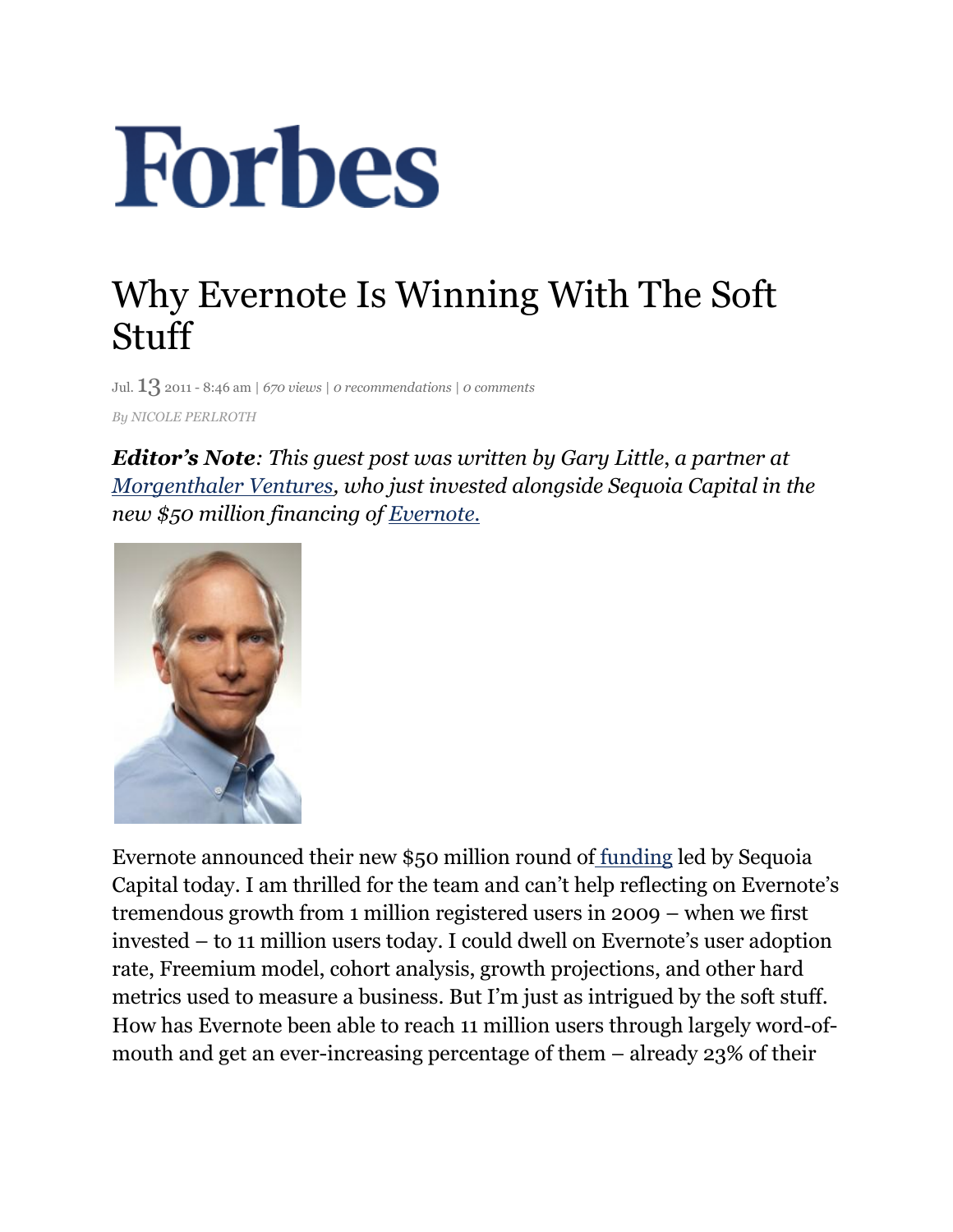oldest user groups – to voluntarily pay for their service? It's a squishy, touchyfeely word, but I think it has a lot to do with community.

What's noteworthy is Evernote – which is a "remember everything" global memory platform – has none of the social ingredients of say a Zynga, Twitter or Facebook which led to their viral spread. As the company CEO, Phil Libin, likes to say, "Evernote is anti-social" and that it was created "for you, not your friends."

## **For the Uninitiated**

If you haven't used Evernote before, then you'll need some context. A "global memory platform" probably means nothing to you. So imagine keeping all your notes (typed or handwritten), Web clips, business cards, voice memos, to-do lists, receipts, passwords, cooking recipes, tax and health records, photos of wine labels, etc. in the cloud, and being able to search and archive any of these "notes" using virtually any device; and they will always be synched and secure.

Evernote aspires to be "your permanent, trusted, ubiquitous destination for lifetime memories" – another choice quote from Phil. We all know Google owns search. Facebook owns social. Evernote wants to own memories.

## **Freemium, Premium**

Now here comes my point about community. Evernote is a free service. They only make money when someone chooses to subscribe to a premium package. Just like most communities – schools, clubs, churches, public radio – you are not obligated to pay unless you want to. Good communities grow and increase in value when people participate and give back. They work best when they are open, trustworthy and importantly – fun. We support our schools, clubs and favorite public radio stations because we want to give back and see them thrive. Evernote's community of users is almost as zealous about the company. In Evernote's most recent survey, the number one reason users pay for a premium service was, "We want to support the company and we love the product."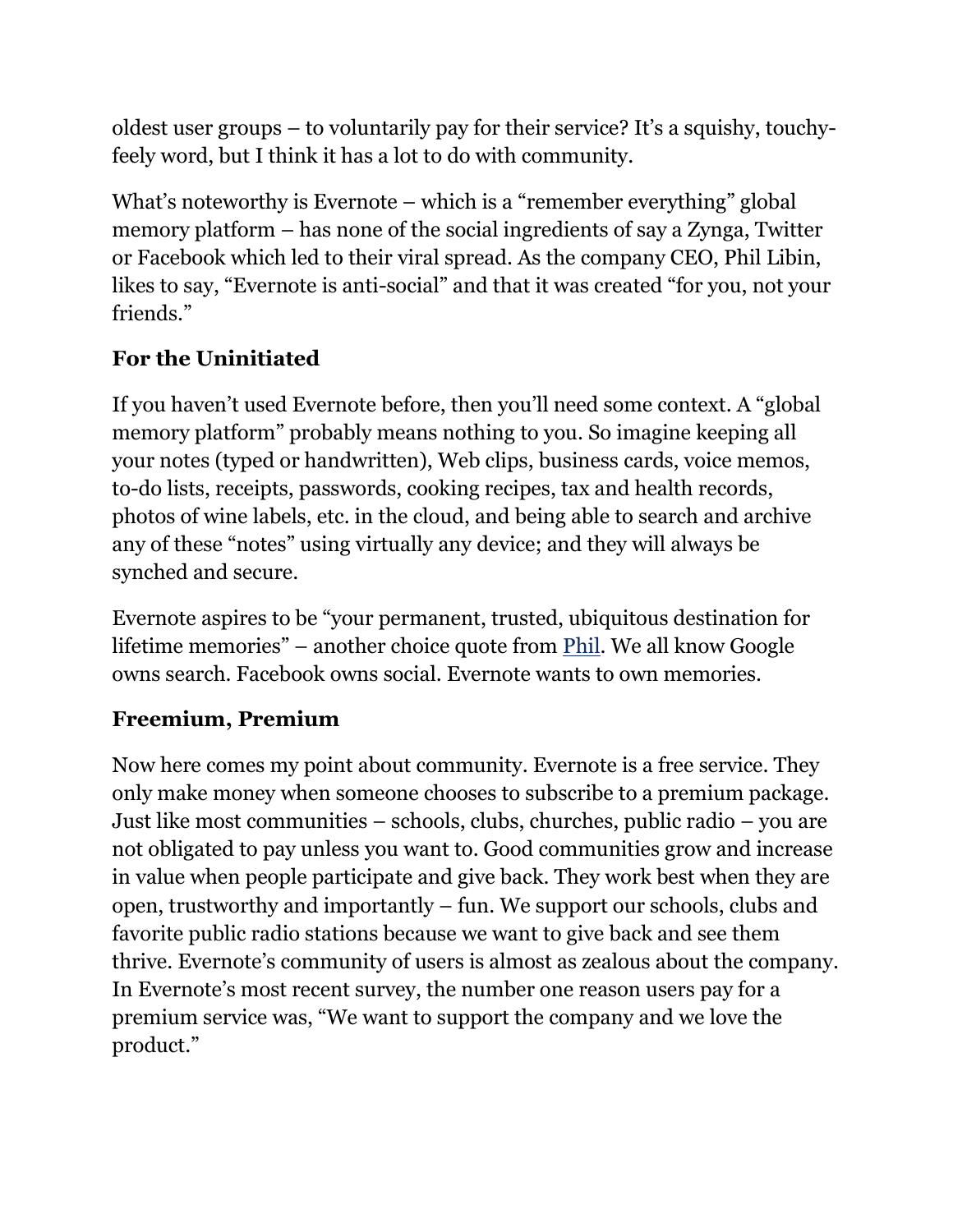The team at Evernote has a degree of openness that is unusual, and I'm sure their users take notice. What company would share revenue, usage, conversion and other proprietary data like Phil has with the press and at public forums? I remember seeing a slide filled with company-confidential stats from one of our board meetings flashed on stage at an industry conference by Phil to my surprise. Of course Phil is the guy who made that slide confidential in the first place, so it was easy for him to decide to share it later. But it makes sense. If a company is asking you to trust them with your lifetime of memories, you want to know how they are faring and what they have planned.



See the "confidential" slide (right) shown by Phil at the Founder Conference on May 3, 2011 in Mountain View, CA. It shows the longer someone uses Evernote, the more likely they will become a paying, premium user.

Apart from the important but standard declarations of privacy and security, a company like Evernote must continually prove they are good stalwarts of users' valuable data. Guido Appenzeller, a former Morgenthaler EIR and cofounder of Voltage Security and now BigSwitch, runs both his personal life and business on Evernote. Guido keeps everything – from birth certificates, marriage license, tax records, business plans, etc. – on Evernote. When Evernote unveils their proprietary data to the world it is implicitly saying, "Thanks for trusting us with your personal information, I trust you with ours."